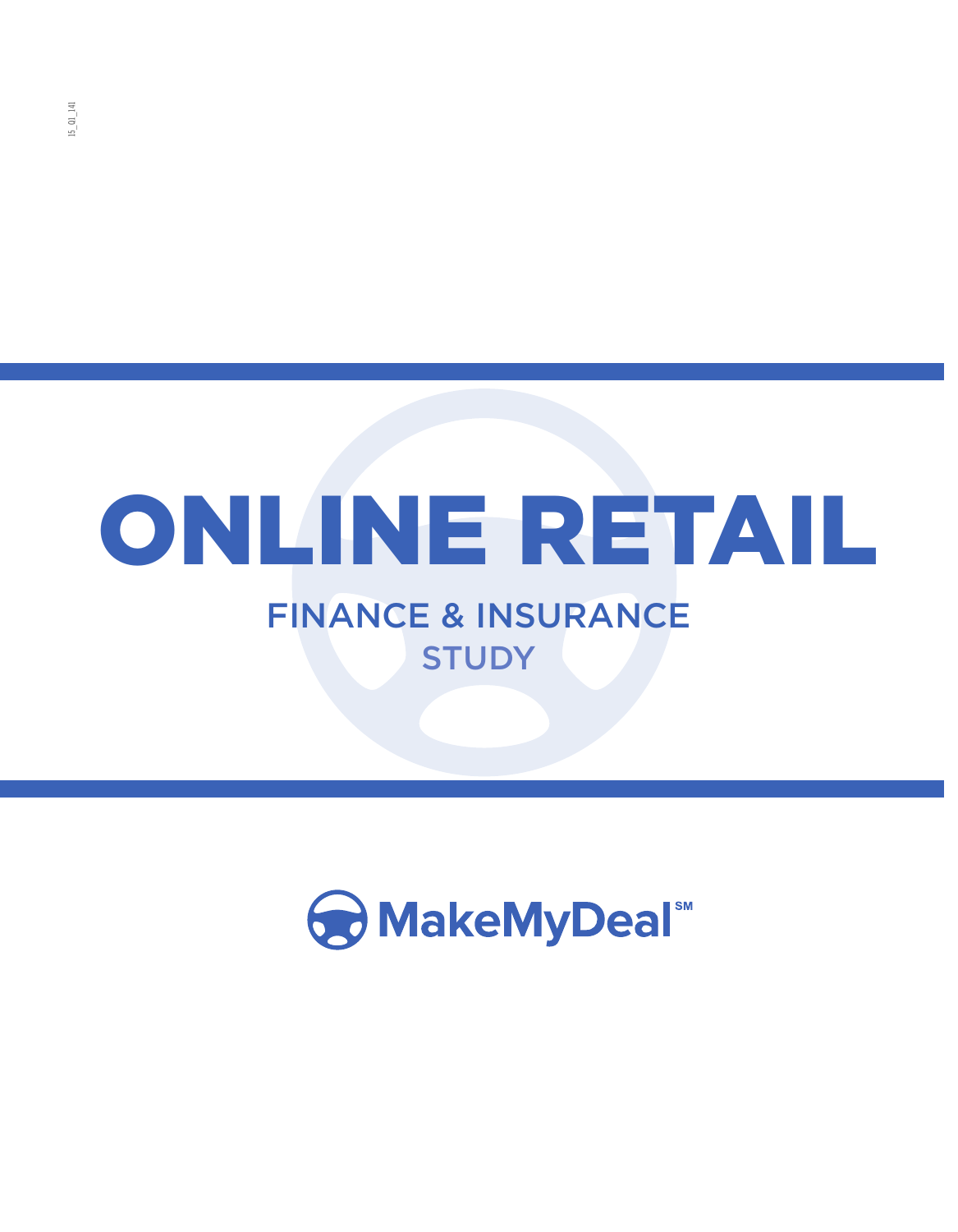## ABOUT THIS STUDY

In an effort to better understand the consumer mindset when it comes to F&I and uncover revenue opportunities for dealers, MakeMyDeal commissioned a survey of 500 consumers who either recently purchased or were actively shopping for a car. The purpose of the study was to:

- Understand consumer feelings toward F&I products and services and their current process of learning about and purchasing them
- Measure current consumer awareness and knowledge of F&I products and services
- Determine if consumers already know what F&I products they want to purchase or if they depend upon the dealer for education and encouragement
- Evaluate the potential impact on F&I product sales if the education and sales process is brought online

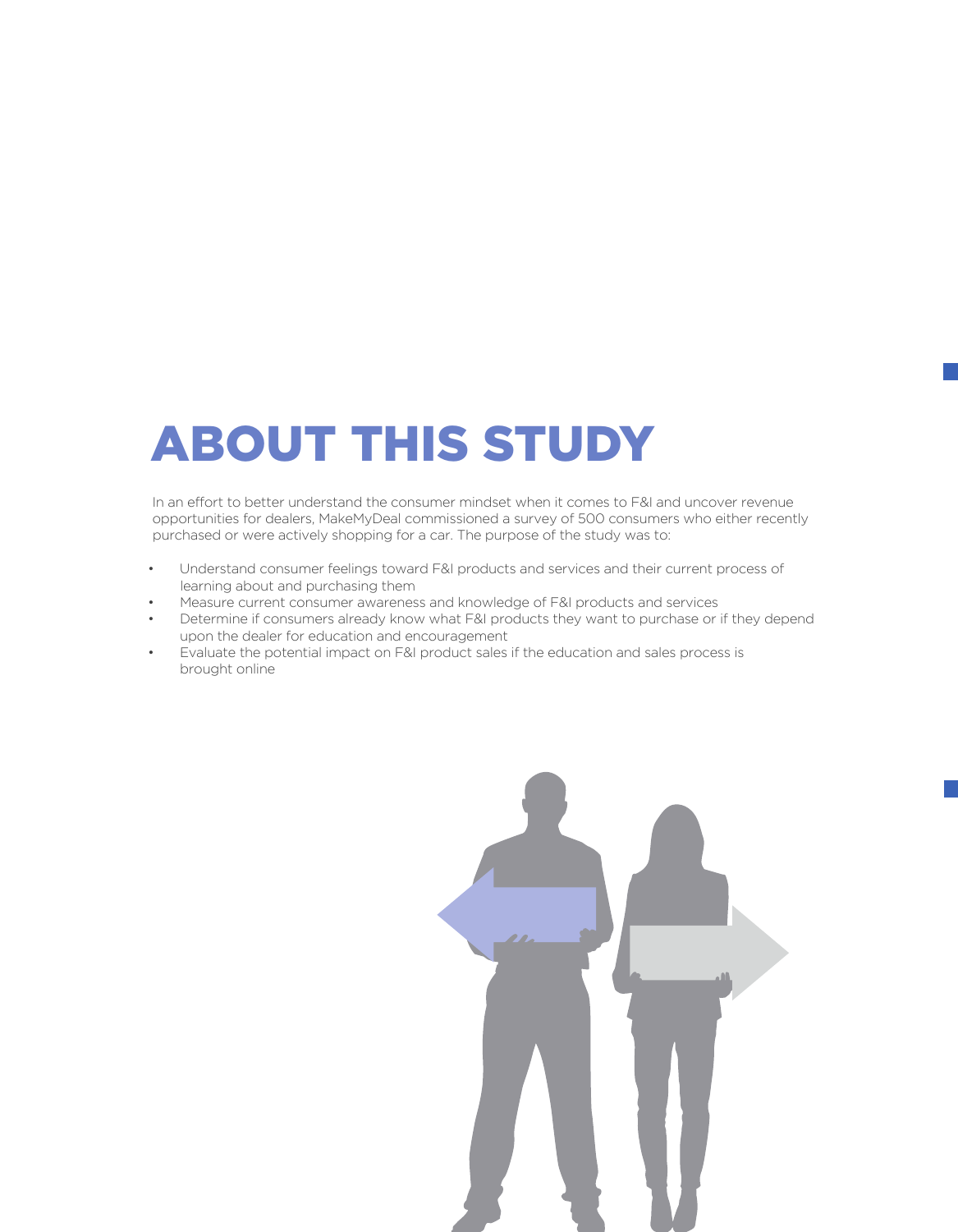## CONSUMERS WANT TO LEARN MORE ABOUT F&I PRODUCTS

Negotiating and applying for credit are two aspects of the car-buying experience that are particular sources of anxiety for consumers.Despite their general anxiety and reluctance around F&I, **72% of shoppers indicated that they are still interested in learning more about F&I products and services.** At the root of this desire is the strong sentiment that these products have real value and are beneficial. In fact, 84% felt like F&I products may have real value, and 54% agreed that while these products may have benefits, they would prefer to just sign and leave.

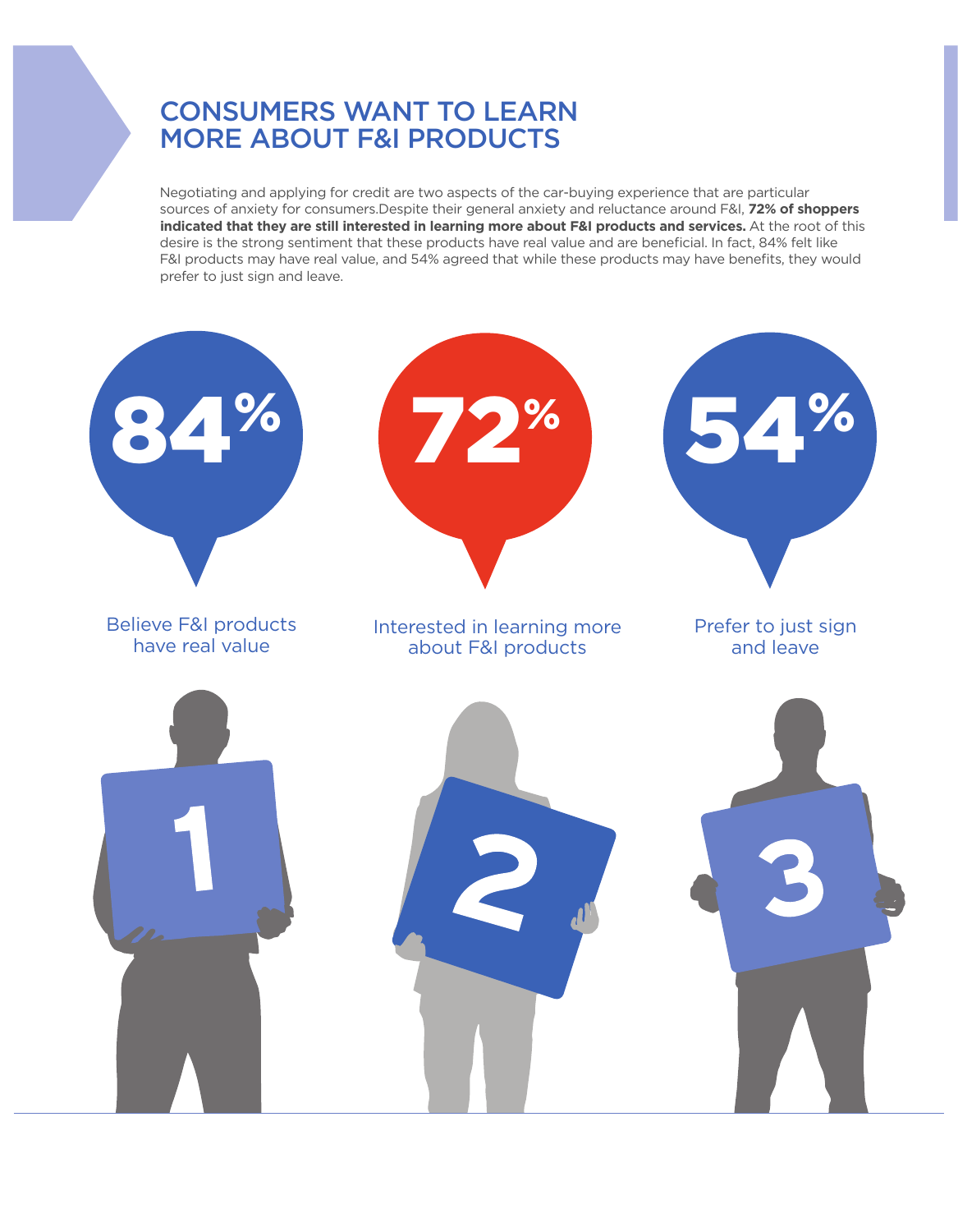### CONSUMERS WANT TO LEARN ABOUT F&I PRODUCTS ON THEIR OWN — NOT AT THE DEALERSHIP

According to the study, the majority of consumers prefer to first learn about F&I products on their own: **71% of participants said they would prefer to do F&I research at home** compared to 29% who said they would prefer to learn about F&I products at the dealership. Of the majority who said they prefer to learn at home, most would look online to third-party or dealership websites for information. The ability to conduct online research about F&I products prior to purchase is key to shoppers' understanding of specific product features and benefits as well as their distinctive value.

#### How Consumers Prefer to FIRST Learn About F&I Products



### DOING THEIR OWN F&I RESEARCH MAKES CONSUMERS MORE LIKELY TO BUY

Study participants indicated that they are more likely to purchase F&I products if they could research them on their own time and preferably online. In fact, **63% of participants said they would be more likely to purchase F&I products if they had the option to learn about them before finalizing their vehicle purchase.** Furthermore, 58% they were more likely to buy if the dealer's website helped them better understand the value of these products.



#### Increased Likelihood to Purchase F&I Products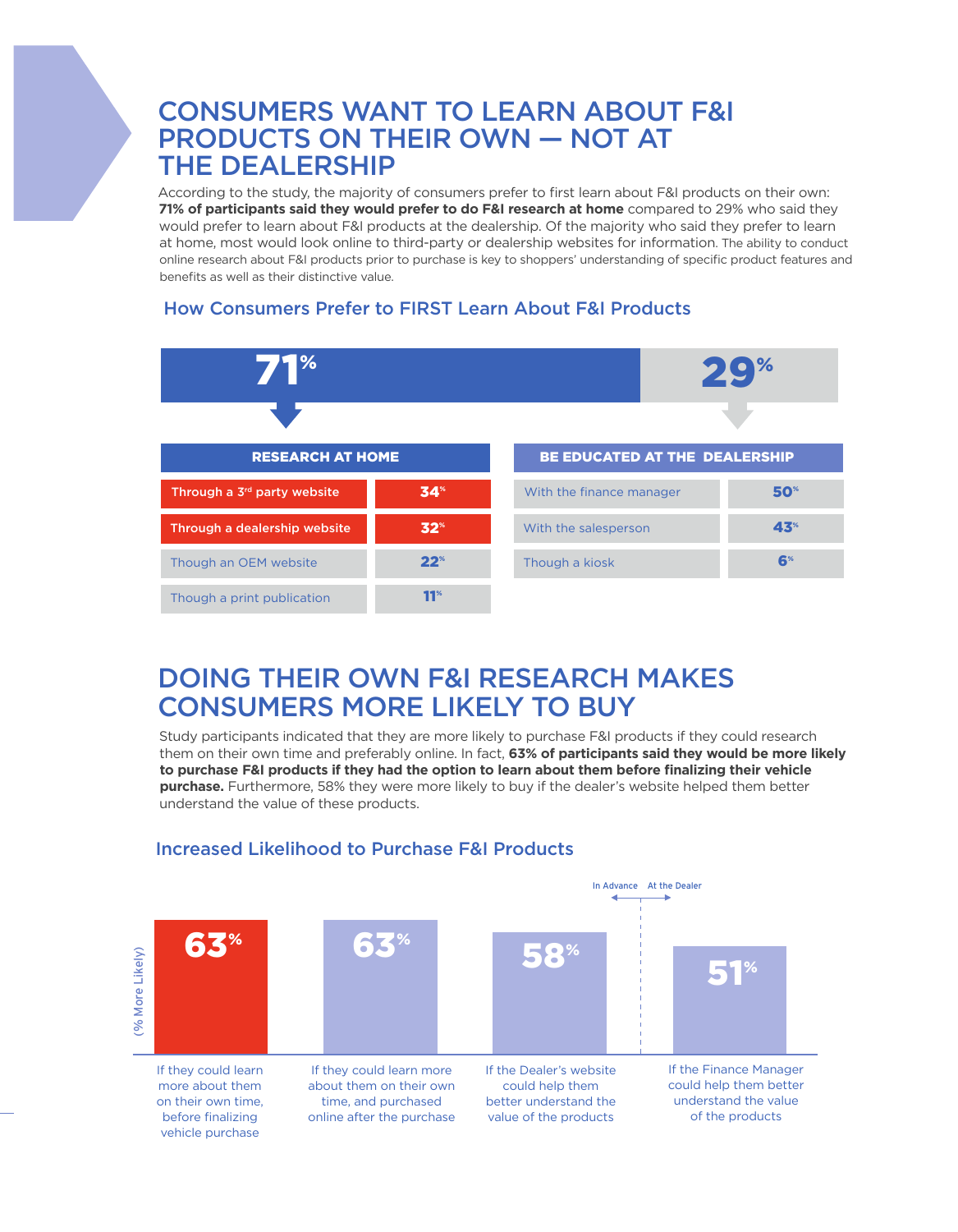## IMPLICATIONS

Consumers feel vulnerable about F&I products and commonly have the perception that F&I products and services are often just a way for the dealership to make money through inessential add-ons to the vehicle purchase. Nevertheless, most car shoppers realize that F&I products may provide real value and therefore they want to learn more about them.

Consumers want to learn about F&I products on their own, primarily through online resources. They are more open to learning about F&I products from the dealership after they understand what they are. Once the consumer is at the dealership, F&I managers and/or sales personnel should be sensitive to shopper feelings of vulnerability and skepticism.

Dealers today are facing continually compressed margins, and F&I represents an important revenue generator for the dealership as well as an area of the sales process where they still maintain the most control. However, the study found that **consumers are significantly** more likely to purchase F&I when they learn about them earlier in the process. Furthermore, many consumers – even those who claim to be familiar with F&I products – cannot correctly define them. Therefore, education is key. While this education currently occurs most often at the dealership, consumers would prefer to learn about F&I products on their own before visiting the dealer.

Since consumers are more likely to buy F&I products and services when they learn about them earlier in the car-buying process, dealerships should consider providing opportunities for shoppers to learn about and even purchase F&I products online. In addition, providing instore customers with an explanatory list of F&I products could help drive sales to consumers who may be less receptive to making additional purchases during the sometimes stressful final phases of the car-buying process.



Learn More at www.makemydeal.com/dealers Call: (800)309-2040 Email: aftermarket@makemydeal.com